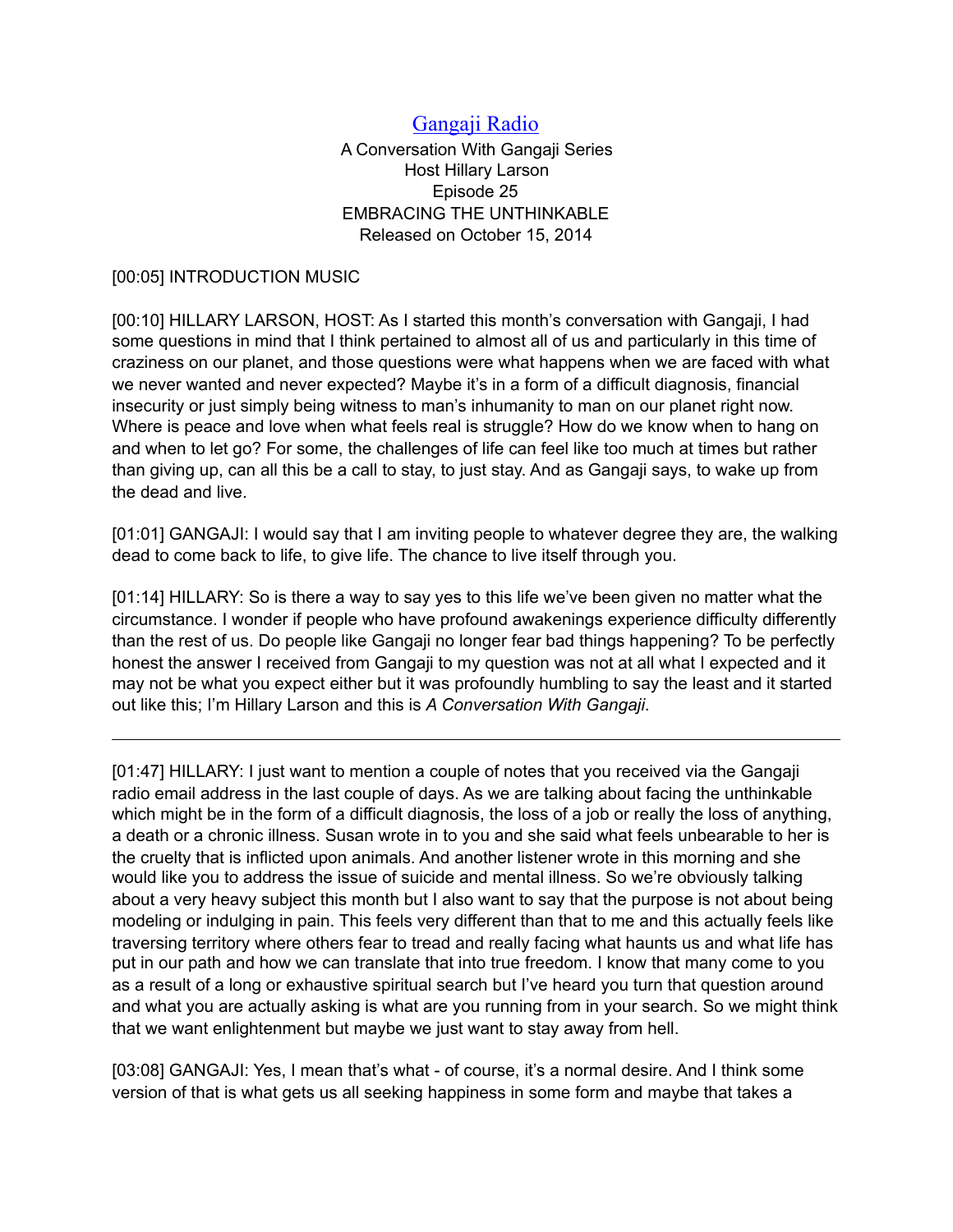spiritual definition and maybe it's simply seeking the right partner, or seeking something that will save us and that gets us in the door and then we can actually begin the challenging essential work of facing what it is that we're running from and are seeking.

[03:45] HILLARY: What I think is profound and reassuring in a sense is that I think that every human being faces that or maybe they don't face it but they experience some kind of hell. I was watching that, there was a documentary series going on here in the states and it was about the Roosevelt's and it was a wonderful series. That section where they were talking about Theodore Roosevelt who was, I think he was the 26<sup>th</sup> the President of the US. He experienced all kinds of hell and in one day he lost his mother and he lost his wife. And he consciously went into action to stay away from hell. And what moves me about that is you know he was brilliant and he did amazing things and some people considered him kind of a manic but he was just like us in that way. It's like something bad happens and some people will spend a lifetime trying to get away from that thing.

[04:44] GANGAJI: Well I think we're all the same that way. We would spend a lifetime. We do spend lifetimes trying to get away from whatever it is that has shaken us to the root. I was certainly in that position, not in an extreme one having lost a partner and a parent at the same time, but I saw that my life was still tied up in a bed of suffering and I just wanted out from that. I just happened to have been lucky enough to have met a teacher who actually told me to stop my search. I never considered that. I was just always searching for something that I could keep that would work as a Talisman, an amulet or a great magic mantra that would keep away the demons, keep away the devil. And I think that that's where most people spend their time so it's actually quite rare to even consider that you stop and turn and discover what you're running from. Because you know Hillary, essentially what we are all running from is death, from nonexistence. And since we are humans and we have developed a capacity for reflection, we look around us and we see things are dying all the time. We know that we will die but that's an unbearable knowledge and so we try to deny it and we tried to find immortality in some way. And many people are searching who are listening to this right now for enlightenment to give them immortality.

[06:34] HILLARY: I remember one time somebody said something at a retreat that was so profound and moving to me, they were talking about you know the subject of suicide and they said there was this moment where they shut the door on both enlightenment and suicide. That statement was so huge to me because then you could see it was really the same thing, just like life and death.

[07:03] GANGAJI: And so they shut the door on death and they shut the door on life.

[07:07] HILLARY: No, it was more like what I was taking from it was they closed the door on their escape. You know their constant chronic escape plan from this pain and in that in closing those two doors it was like oh, like this thing like that I felt I couldn't face. It looked like she faced it in that moment. It was beautiful.

[07:28] GANGAJI: Wonderful.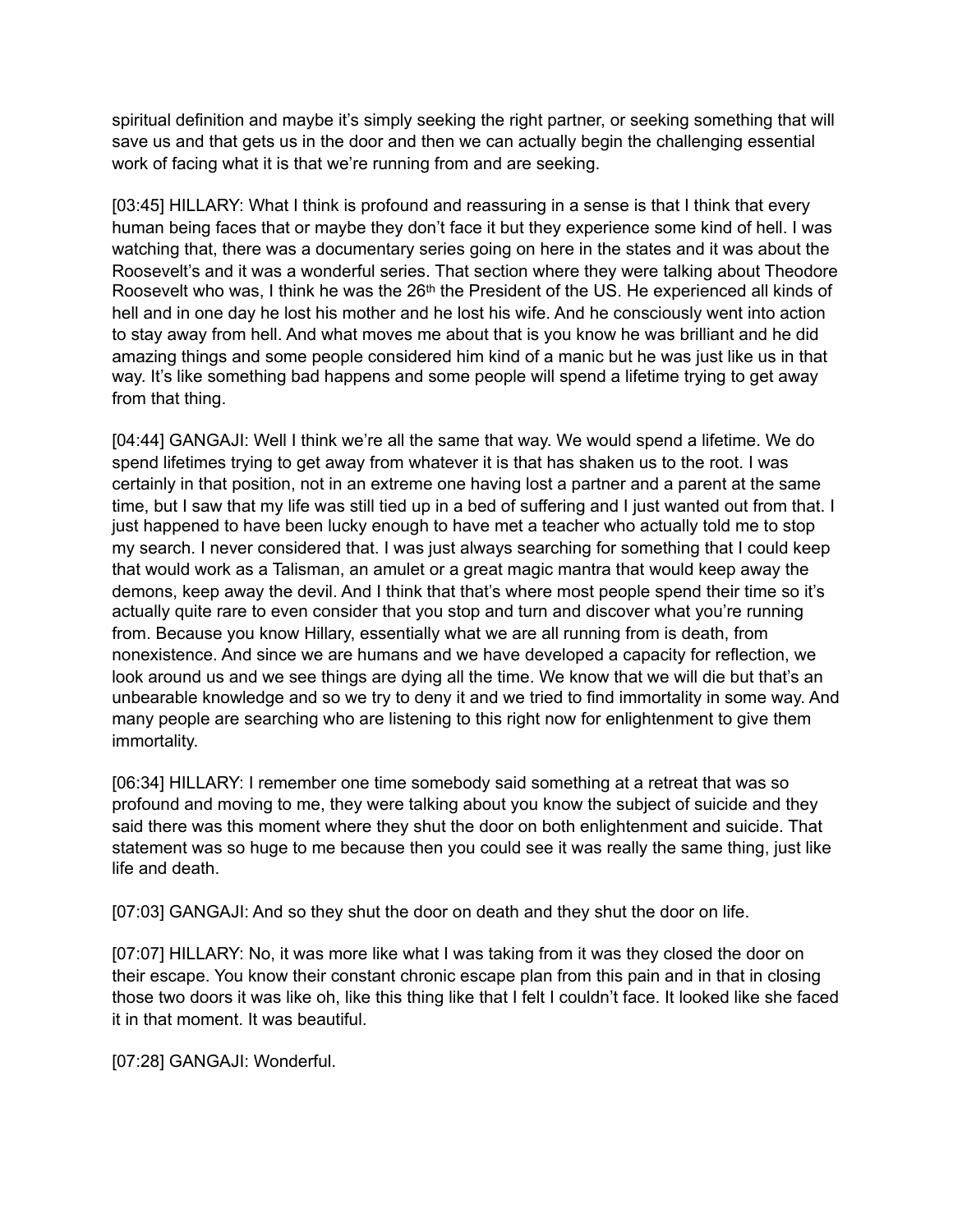[07:30] HILLARY: I wanted to get onto a letter, there was a letter that somebody wrote you that it actually has to do with death. And she says "Dear Gangaji; I experienced the death of my husband a couple of years ago. He/we still had I thought many years of life ahead of us. I have been sincere on my spiritual path for many years. I've had many times where stillness and peace were undeniable but to be honest I find that now I am having a hard time finding my way back to this love that I have known so well. How do we fall in love with love again when we are still hurting?"

[08:12] GANGAJI: Well you know the assumption in this question is that love is separate from the hurt. Where if you really are willing to meet the hurt deeply, you find you only hurt because there is love. I mean we only grieve a loss because we loved what we perceive is lost. And so it's not a matter of finding your way back to something. That's a construction in our memory anyway. It doesn't even exist. It's really the willingness to find your way through whatever is being experienced and in this case and really in the whole context of this particular discussion, it's in the worst of things and the profound grief of loss of a loved one or of seeing the suffering of other creatures, animal, human or planetary. Just the willingness to stop for a moment and follow through it, not to get away from it or be saved from it or give it back from it, which is just another idea about getting away from it. It's to really stop in be here always. That's the invitation.

[09:34] HILLARY: It seems like there is so many escape routes to that because it feels counterintuitive to just stay with that.

[09:43] GANGAJI: It is counterintuitive. It's completely counterintuitive. We are trained as animals to get away from danger naturally. And so that's a good training and it's in our cells and it's in our instincts but this is something else. This is the willingness to recognize what is free both within us and outside of us that it doesn't even depend on our survival for its freedom. Where is love that doesn't even need the objects of love to be present, whether it's our own bodies that we love or our mates or our world? And that's what makes it radical. There's finally as you were referring to the person in the retreat, there's closing the door on the exits and that means closing the door on the indulgence, and closing the door on denial, and closing the door on hiding and fighting. It's just being still an opening the mind. Closing the door of strategies of mind and opening to the openness of mind that can meet and does meet everything.

[10:56] HILLARY: You know I think, I don't know why I'm here. I don't know how I ended up in this position with you. I'm so grateful for it but it's mysterious to me how that has happened but I do know I'm familiar with this hell and I do know that I'm very familiar with the search and that when I met you I called that off. And sometimes I bring it back in again but it was, you know if it's possible to have a PhD in searching I certainly have that degree. There was a period of time that was more than just a day. It was more than a month. It was like a couple of years you know where I just felt like I was in this unthinkable hell and I'll tell you two coping strategies that are had that I really didn't see at the time and one of them was I would name it "the dark night of the soul." And I think that that's a valid thing but I was using it as a thing to name it just so I could get through it which actually may not be right or wrong. And the other thing I found in hindsight was that I was hoping if I would go deeply enough into it, if I would surrender into it and I'm not talking about indulging that honestly, I was hoping for a white light experience that I'd read about so I could just be done with it.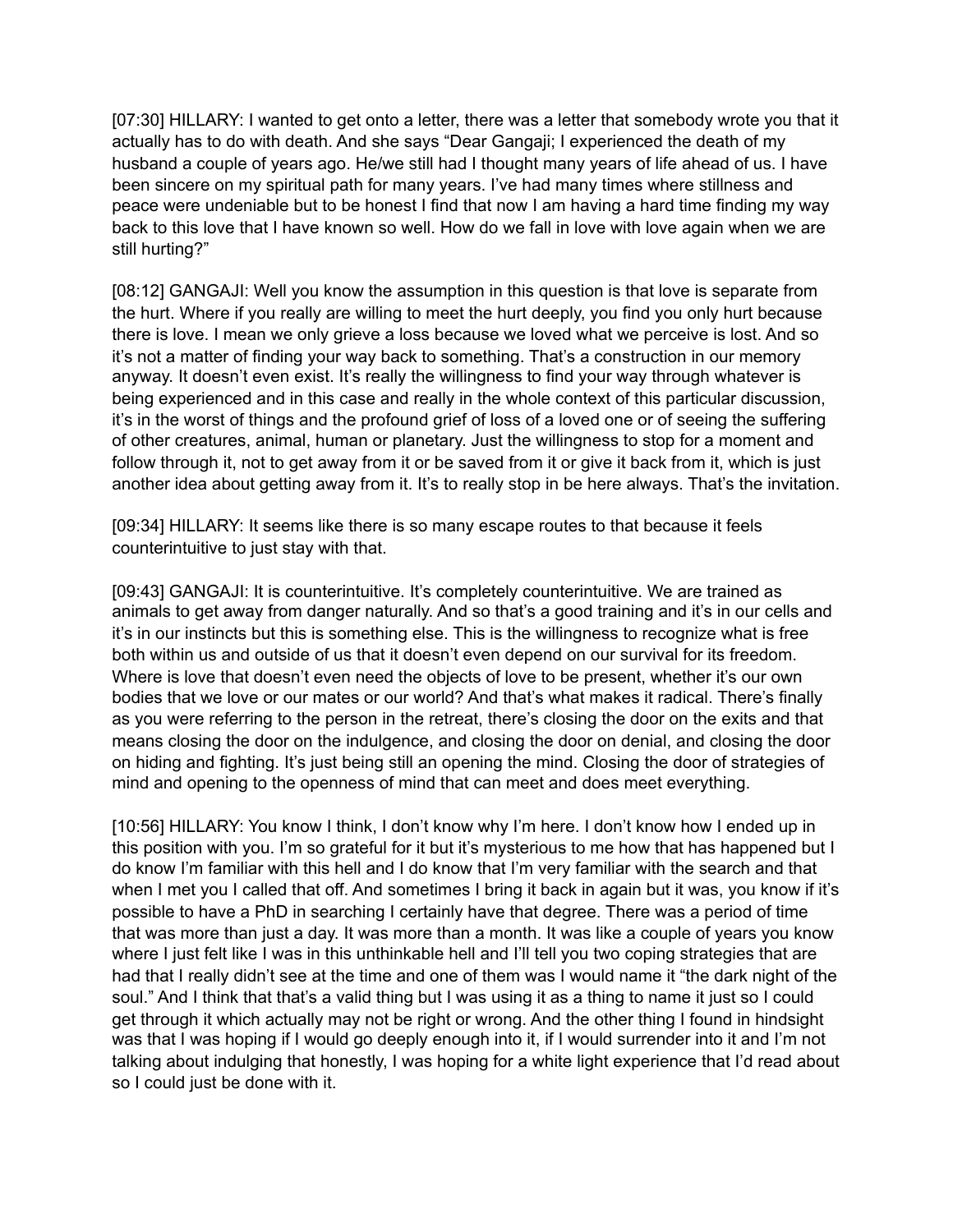[12:17] GANGAJI: Yes, those are. And in a sense you know they are coping strategies but they are informed by something that is bigger. So maybe a more primitive coping strategy would be to blot it out with alcohol or drugs or work or sleep or whatever. But both of these coping strategies are already elevated you know to recognize that the possibility of meeting it you are then through with it. I mean otherwise why would we need to meet it. That is the promise of it and it is a promise of enlightenment. And in that sense these, these strategies bring you to the point of stopping. Bring you to the point of opening. And so we could call that \*\*\*\* ego or ego that is in service to something bigger than its own primitive strategies of running and hiding and indulging and fighting, because you weren't really doing any of those then. I mean in naming it the dark night of the soul, well that already has a context in accepting perhaps the necessity of it and accepting that the soul can withstand it and will be deepened by it. So it's quite beautiful and then recognizing that if you meet it you will be free of it. That's actually the truth. If you do meet it you are free of it. Of course knowing that and even remembering that from a past meeting is not enough because it then becomes a subtle strategy to actually avoid meeting it. Just like naming it while it comes from really support is not enough. It has to be deeper. It has to be closer. It has to be fresher. So I, I see both of those as a preparation for your capacity to actually be willing to hear "call off the search", to hear "be still, stop don't do anything" because it is so counterintuitive. But you had already taken a turn in that you had coped enough strategized enough and you recognize that that's not where fulfillment is.

[14:47] HILLARY: There is something that you said that's still kind of ringing in the back of my head and gosh this was a long time ago. This was when we did our conversation on anxiety and there was just this brief moment where you said "and sometimes you just have to get through it." And to me that shattered some idealization of what it's supposed to be like when you're really open to something, that there's some sense of spirituality kind of glosses, kind of makes things seem they should be easier and sometimes they're not easier with spirituality and without spirituality. Sometimes things are just hard. And there was some, I don't know, there was some acknowledgment of that that was so freeing to me when you said that. Does that make sense to you?

[15:36] GANGAJI: Well I think what you're referring to when you say spirituality says things should be easier, it's kind of magical thinking because really I don't know any tradition that says things should be easier. That's just what we hope for. I mean most traditions when you get deeply into them recognize and state that it is a huge challenge. It's, it is, it's the biggest challenge of a lifetime and it's the challenge to live in the face of, of death. So we can maybe idealize that idea of spirituality and put a layer on it of oh, this will be easy. This will be light, but that's not really the truth that any, any of the great mystical traditions say. It is a difficult and it's always difficult until one is willing to actually let it be difficult and then the difficulty is discovered to be limited.

[16:37] HILLARY: This is kind of our round two of a conversation in hell but other people didn't get to hear the first round of it because as I said in the God show that I had this the God voice going on in my head that, that I wasn't going to be able to pull off another good conversation with you. So we already talked about that but, but what was, what I have found as I watch you is that if somebody is just willing to sit with you and tell the truth, you will give them everything. And I mean that as far as like where you can take them and I think part of what happened to me in that other conversation that we didn't air was that I had this very deep fear going on in me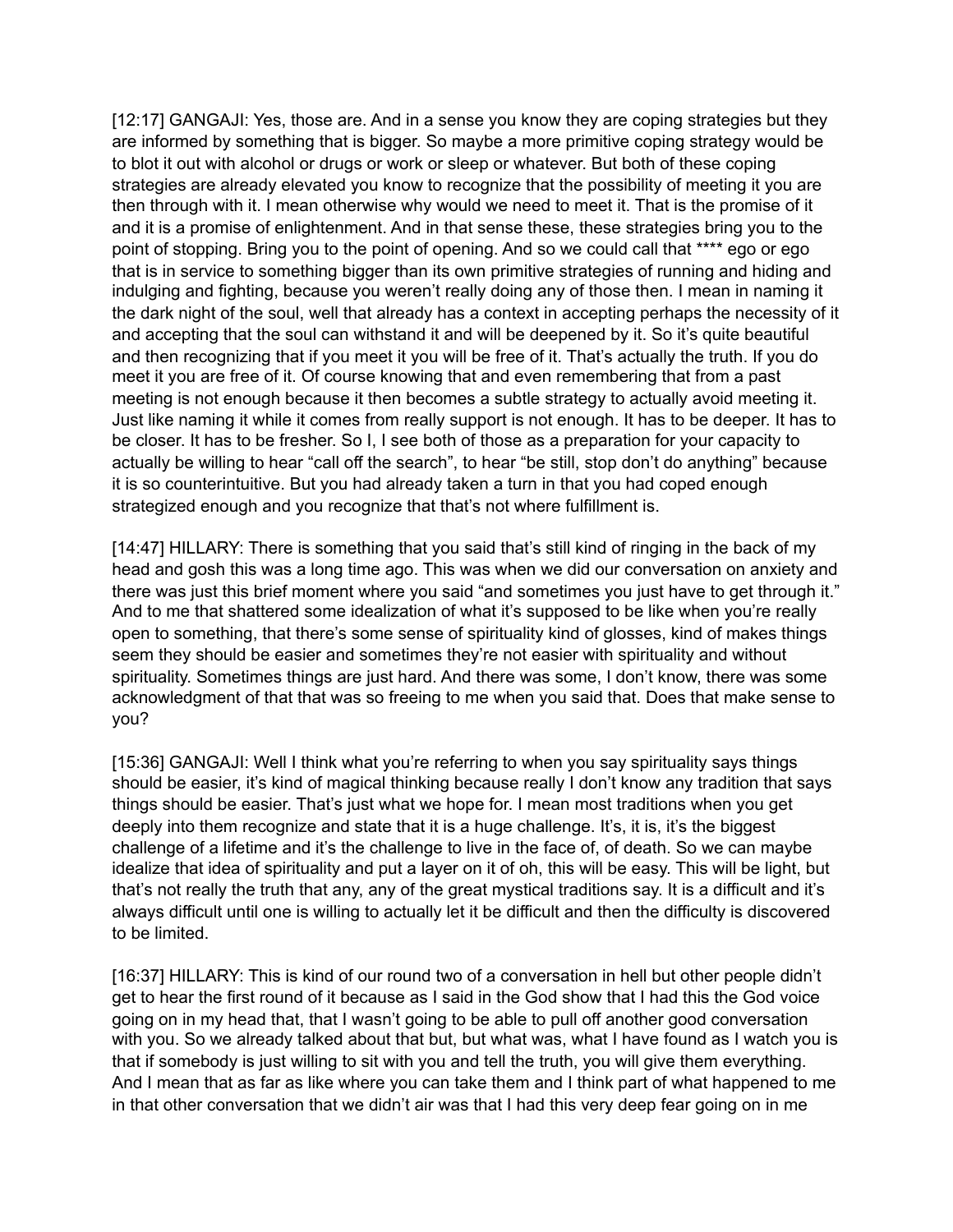that it actually didn't want to say out loud. One of the things that was going on was I was really quite shaken by the whole Robin Williams thing because that to me was the epitome of when hell is unbearable.

[17:37] GANGAJI: Well yeah, that's suicide isn't it? That's giving up on life. It's actually choosing nonexistence over dealing with the challenge of living. And I'm not saying that judgmentally, I certainly don't have judgment against people who commit suicide. I recognize the deep suffering that it is and it's not my business actually if people commit suicide. And I have spoken, met with people who have come close to suicide or attempted suicide but always with them, I mean we were having the conversation there was choosing to not escape, to not leave. What I think I'm more concerned with is the living death that many people choose to not end life but also to not live life and that's the kind of walking dead. And that's I would say that I am, I am inviting people to whatever degree they are, the walking dead to come back to life, to give life a chance to live itself through you, uniquely through you. And when it's time your life will end or you will end it but yeah I mean Robin Williams's suicide shook up a lot of people. It was, it didn't fit with what he gave us, such joy and laughter and so I think it was shocking but hopefully it shocked us into recognizing the preciousness of each moment with each other and each moment in our own skin.

[19:29] HILLARY: I wanted to talk to you about what happens, you know when the floor falls through when you find out you know, you lost your job or you've gotten a bad diagnosis. You know I had somebody who just had a tragedy yesterday that was just like wow, just completely out of the blue. And what it brought up for me was this, and I've really been pondering this since our conversation on the essential experience and you may have meant this in a completely different context but you were talking about this thing. I think this is so important. You were talking about this the kitten and the monkey. Do you remember that conversation? And you were saying like the kitten is open and let's go and the monkey hangs on and both are needed. I think that in times of real hell, what real doubt and confusion there is an edge between surrender and doing something.

[20:31] GANGAJI: Well the thing is I mean you're saying the word doubt means that you're already doing something. You're ready having a conversation in your mind about what you're experiencing. And so if you stop that you're even doing less. And when you stop that there's nothing you have to do. You actually experience the pain, emotional, physical, whatever realm it may be happening in, without the conversation in your head, you are open. And you don't have to second-guess yourself. You don't have to figure it out. So when I use those terms of the necessity of the monkey of holding on, it was really more in the sense of then living your day to day life. How do you stay true to that that is discovered in a moment of deep shock where through grace you open completely with no narrative about this is good or this is bad or I should be doing this or I didn't do this correctly. You are just open and there is inevitably without question a profound realization. Then the issue is how do you stay true to that when life gets more humdrum or when the losses are not as profound as that one that shook you open and shook you free. Then that's where the real challenge is and that's where we had the capacity to pay very close attention and to be vigilant and to use our minds and their intelligence to reflect back on when the denial and the doubts start to get a hold again so that you can, you can be free to open.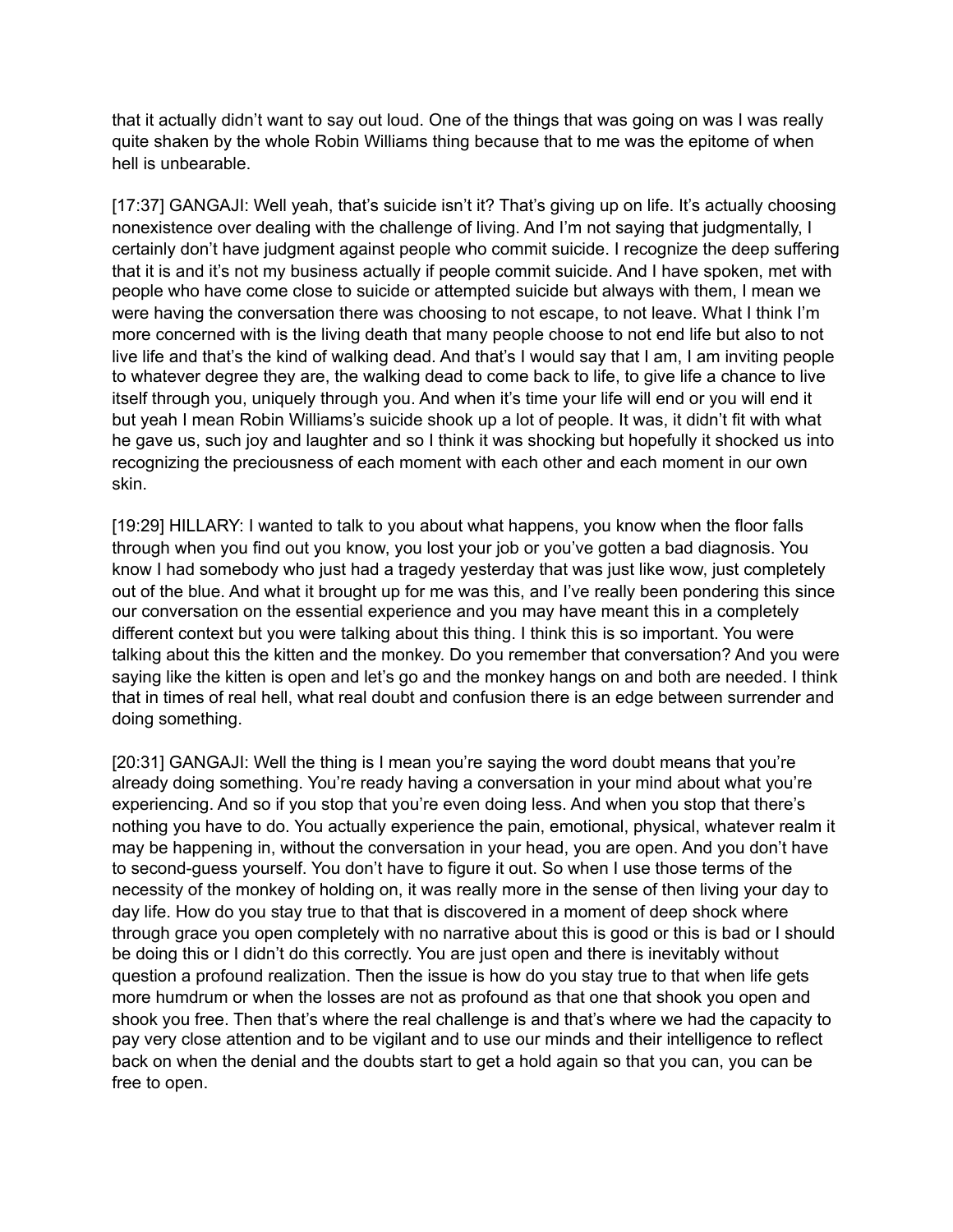[22:16] HILLARY: I was rereading your book *Hidden Treasure* and in there there's a chapter on the subject of hell and you've always been a really frank with the hells you've gone through in your lifetime. I was wondering are you afraid of hell anymore? Are you afraid of the unthinkable?

[22:38] GANGAJI: Well if you mean afraid of it, do I think about it? No I don't think about it. I mean if I'm experiencing hell. I mean if my husband something horrible happened to him or something horrible happened to my body, to my daughter's body, to the planet. When I'm reading the newspaper and I feel the hell of others, I'm not afraid of that experience because I understand that that's part of that comes with this mystery of one and another and of the spectrum of circumstances and of the supreme stupidity of humanity as well as the brilliance of humanity. So there is a spectrum and I can glory in one end of the spectrum and I can moan about the other end but I don't experience fear of the moaning and I don't generate scenarios in my mind about possible hells that I may have to experience at some time. You know that's, I don't, I mean, I, I use my mind I think but I'm not attracted to that and that kind of thinking is morbid thinking. That's a really unnecessary suffering where we just, creating hell rather than facing the hell that may be a necessary part of life.

[24:19] HILLARY: Do you think that that is part of your personality or was that because of what you realized when you met Papaji?

[24:26] GANGAJI: While I don't think about it in those terms.

[24:27] HILLARY: Interesting because I think that that's the - when we talk about the subject of projection I think that I wouldn't be alone in saying that's what I project on you.

[24:38] GANGAJI: What?

[24:39] HILLARY: That your worry kind of stopped after you had your experiences with Papaji.

[24:46] GANGAJI: And what you project on you?

[24:47] HILLARY: What do I project on me?

[24:48] GANGAJI: Uh-huh.

[24:50] HILLARY: Well let me see. I guess it's kind of hard for me. I mean it's hard for me to imagine anybody that has a life other than mine because my life is my life.

[25:07] GANGAJI: But you're imagining me.

[25:09] HILLARY: I am. You're right okay I just feel like I'm so much in a corner right now. So I mean it's a good point though because it's like part of what I think people come to see you because they have an idea of a certain life you live or a certain lack of suffering that you have and I do think you have a lack of suffering because of what happened to you as a result of meeting Papaji and I have a certain lack of suffering because of meeting you.